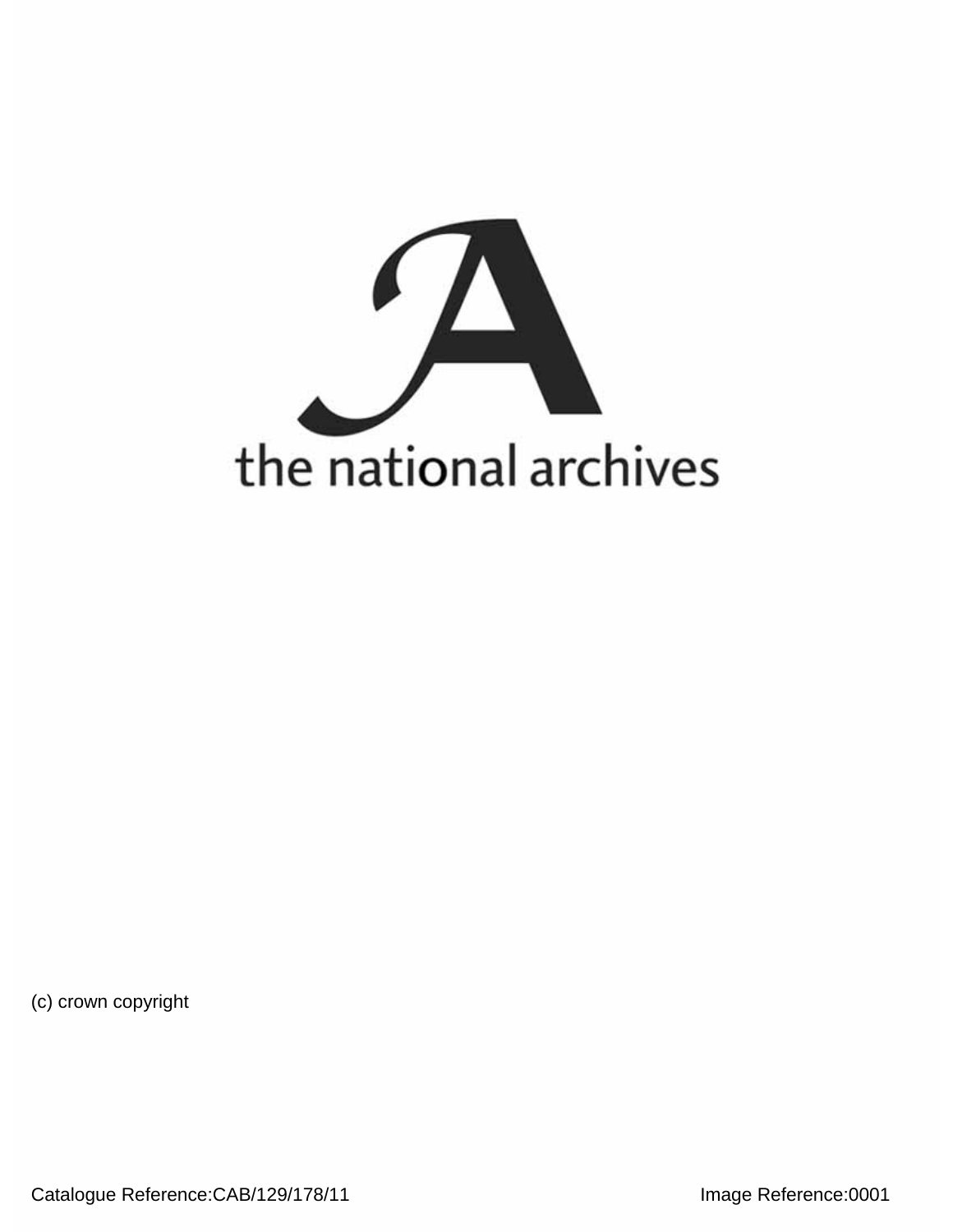### CONFIDENTIAL

D**OCUMENT IS THE PROPERTY OF HER BRITANNIC MAJESTY\*S GOVERNMENT** 

 $C(74) 86$   $COPY NO$   $88$ 

**3 1 Jul y 197 4** 

# **CABINET**

## **ASSISTE D ARE A BOUNDARIES**

#### **Memorandu m b y the Secretar y of Stat e fo r Industr y**

**1 . Th e Cabine t discusse d possibl e change s i n th e assiste d are a boundarie s on 11 July , on the basi s of a memorandu m b y the Chancello r of the Exchequer (C(74) 68).** Although the majority were not in favour **o f makin g an y change s (at the moment ) it wa s considere d inappropriat e t o tak e a fina l decisio n befor e th e Chancellor s economi c measure s wer e known .** 

**2 . In m y vie w th e Chancellor's statement , an d particularl y the doublin g of the Regiona l Employmen t Premiu m (REP ) ha s change d th e situatio n significantl y and strengthene d the cas e fo r makin g limite d change s i n the assiste d are a boundarie s now.** 

**3 . In this contex t the mai n effec t of the doublin g of RE P is t o increas e substantiall y the financia l advantag e t o manufacturin g industr y of the Developmen t Area s (DAs) ove r the Intermediat e Area s (IAs). T h e relativ e positio n of thos e IA s whic h ar e nea r t o and i n competitio n**  with the DAs is thus significantly worsened. There have already been **stron g representation s fro m Edinburg h (and to a lesse r exten t Cardiff**  and Newport) since the Chancellor's statement. In my view the case **f o r upgradin g Edinburgh , Leit h an d Portobello , whic h ar e completel y**  surrounded by DAs and well over 100 miles from the nearest IA., is now **overwhelming.** The case for Cardiff, though less compelling, is closely linked politically with that for Edinburgh. The current review of the **propose d closur e of th e Eas t Moor s steelwork s is , however , a n argumen t f o r deferrin g a fina l decisio n o n Cardiff.** 

**4 . Merseysid e an d Nort h Wes t Wale s wil l bot h gai n i n absolut e term s fro m the doublin g of REP , bu t thei r positio n relativ e t o the res t of th e DA s is unchange d and the urgen t nee d fo r furthe r actio n remains . A s fo r Chesterfield , w e hav e alway s recognise d tha t if an y place s ar e upgrade d then Chesterfiel d mus t b e give n IA statu s a t th e sam e time . Change s hav e t o be mad e b y Statutor y Instrument, whic h ca n b e lai d a n d brough t int o forc e i n th e Recess .** 

# **CONFIDENTIAL**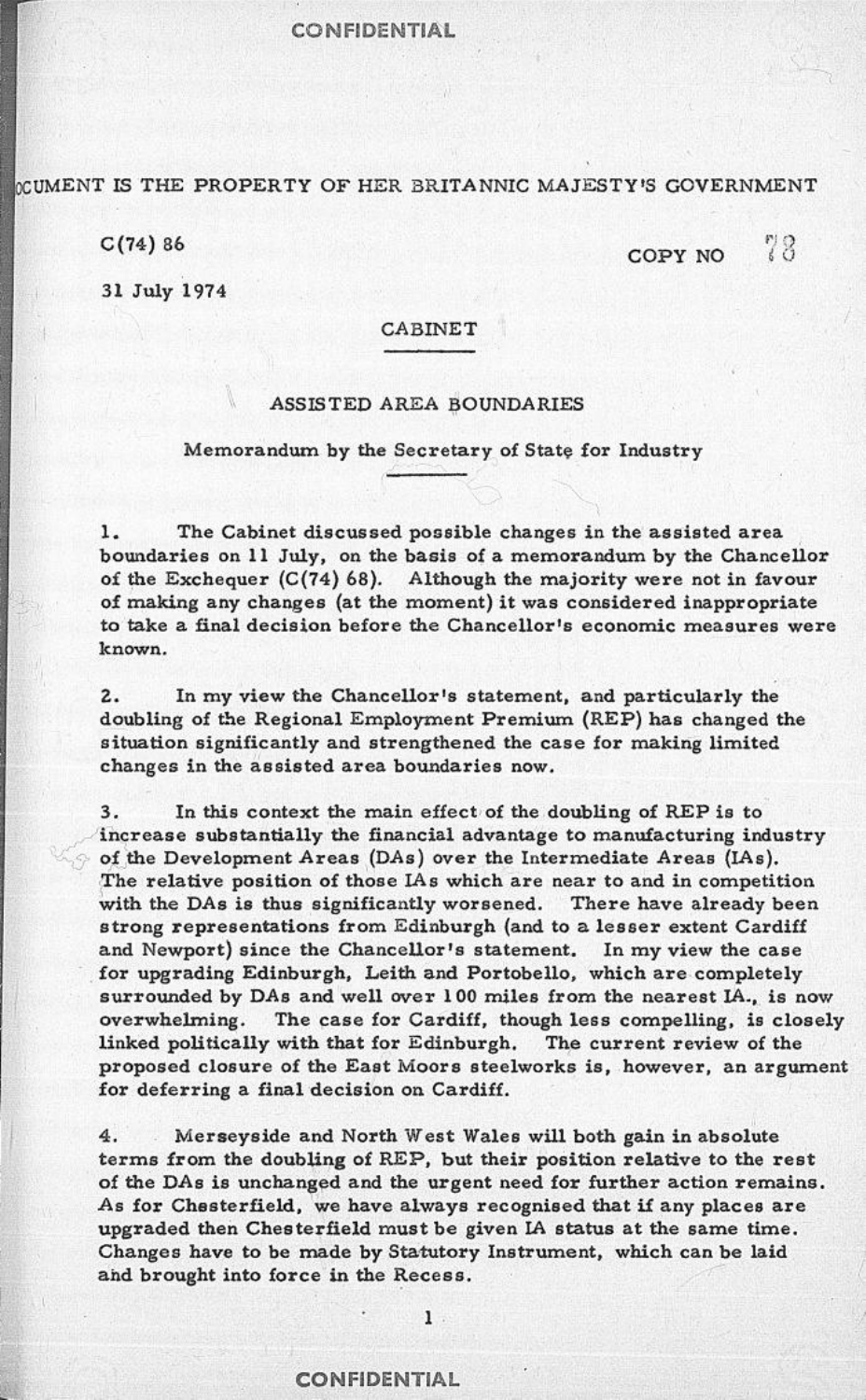CONFIDENTIAL

**5 . Th e cost of the fiv e upgrading s (Merseyside , Nort h West "Wales, t h e Scottis h LA, th e Cardiff travel-to-wor k are a and Chesterfield ) woul d n o w b e som e £2 5 millio n a yea r and abou t half tha t figur e if Cardiff i s excluded .** 

**6 . I invit e th e Cabine t to agre e t o the immediat e upgrading of Merseyside , Nort h West Wales, the Scottis h IA and Chesterfield ; and t o conside r whethe r t o upgrad e Cardiff now or t o announc e that Cardiff's (and Shotton's) cas e fo r DA statu s wil l b e determine d i n the ligh t of th e outcom e of the stee l closur e review .** 

**A W B** 

**Department of Industry** 

**3 1 Jul y 197 4** 

I

**CONFIDENTIAL**